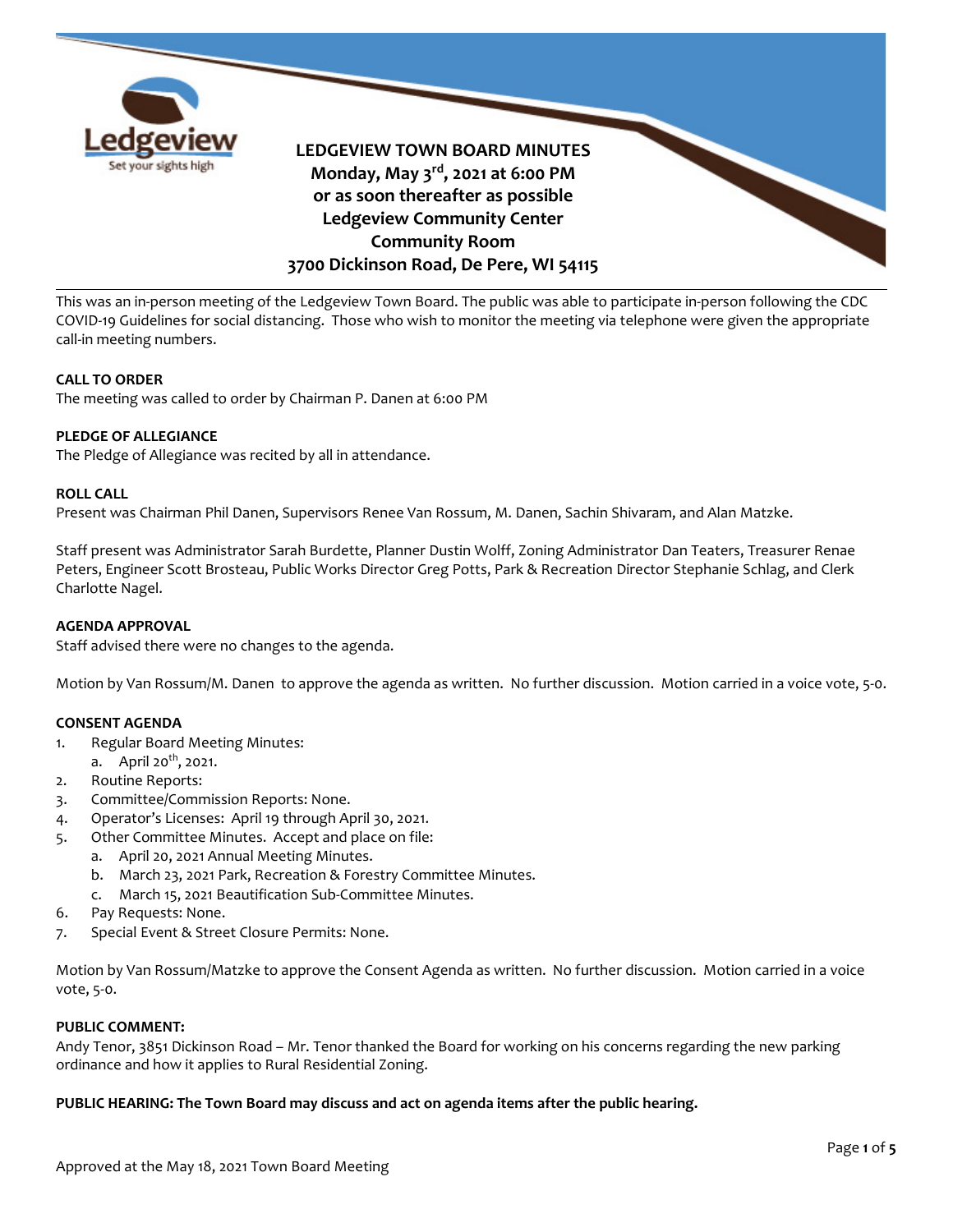**1. Zoning & Planning Commission recommendation on the request Steve Zeitler, on behalf of by Wade Berger (property owner) for a Zoning Change Application on parcel D-490, 2500 Oak Ridge Circle, from R-R Rural Residential to R-1 Residential to accommodate a Certified Survey Map creating two single-family residential lots.** The petitioner is requesting to rezone the parcels from R-R, Rural Residential District to R-1, Residential District for a future land division. This rezone accompanies a proposed two (2) lot Certified Survey Map (CSM). The Town recently urbanized the west end of Oak Ridge Circle with curb, gutter, and sidewalk. It is anticipated that more of Oak Ridge Circle will be urbanized in the future. Zoning & Planning unanimously recommends approval of the rezone.

The public hearing was opened by Chairman P. Danen at 6:06 PM.

Marlene Doherty, 2524 Oak Ridge Circle – Lives to the east of the property in question. Ms. Doherty is concerned that approval of the rezone will set a precedent for others to rezone and split their parcels. She is against the rezone because of the unique neighborhood with large lots. As houses are added to the neighborhood, Ms. Doherty is concerned that stormwater drainage issues will increase as with the recent changes to the west end of the road. Asking the Board to take this into consideration.

Staff responded by advising that R-R Rural Residential Zoning has been the Town's default zoning in the past, however, there has been a steady change along Oak Ridge Circle to R-1 Single Family zoning. Some of the larger lots on Oak Ridge Circle are not able to be subdivided simply because of their size; they are not large enough to meet the minimum requirements of R-1 zoning. The proposed subdivision is consistent with the Comprehensive Plan of which Zoning \$ Planning did consider in their recommendation.

Kevin Doherty, 2524 Oak Ridge Circle – Was wondering if the footage of the new lots were in compliance with the R-1 requirements. Staff answered that they are. There was discussion on properties both to the east and west of the proposed parcel.

Wade Berger, 2500 Oak Ridge Circle – The petitioner, advised that there are other lots on the south side of Oak Ridge Circle that are currently zoned R-1.

Dan Kerkhoff, 3848 Dickinson Road – Questioned the acreage of the area parcels. Some are 2-acre lots. Staff explained that this is a transitional area so there are different sized lots.

After three calls for additional comments, none were heard. Chairman P. Danen closed the public hearing at 6:14 PM.

Staff confirmed that the rezone does meet all the town requirements.

Motion by Shivaram/Matzke to approve Zoning & Planning recommendation to rezone the D-490 to R-1 Residential. No further discussion. Motion carried in a voice vote, 5-0.

# **ZONING & PLANNING:**

**1. Discuss/Act on Zoning & Planning Commission recommendation on the request by Steve Zeitler, on behalf of Wade Berger (property owner) for a proposed land division of parcel D-490, 2500 Oak Ridge Circle, creating two lots.** 

The petitioner is requesting the approval of a Certified Survey Map (CSM) to the subdivide the existing 1.7-acre parcel into two lots. Lot 1 will be ~39,500 SF, and Lot 2 will be ~32,380 SF in size—generally about ¾-acre. The land is currently zoned R-R, Rural Residential, but a rezone petition from R-R to R-1 accompanies the CSM. Zoning & Planning recommend approval with the following conditions:

- 1. Approval of the rezone petition for parcel D-490.
- 2. Revise the CSM to straighten the proposed lot line between Lot 1 and Lot 2 as required by Section 96- 10(S).
- 3. Revise the CSM to illustrate a 35' building setback from Oak Ridge Circle.
- 4. Modify the existing drive to comply with the required 5-foot setback from the new side lot line prior to Town signature of the CSM.
- 5. Raze or move the accessory structure prior to Town signature of the CSM.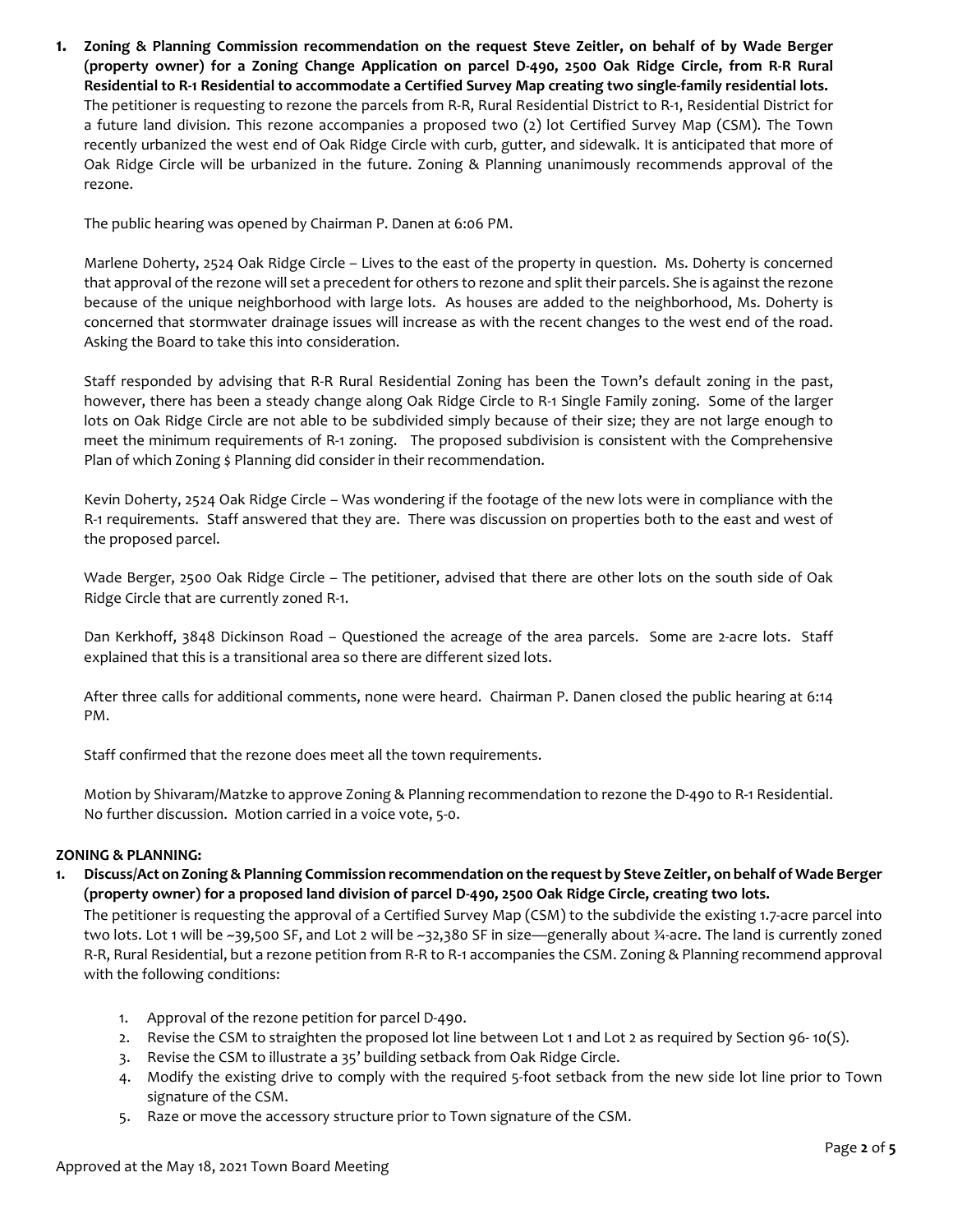- 6. Revise the signature page to list Charlotte Nagel, Town Clerk.
- 7. Any technical corrections required by the Town Engineer or Brown County prior to Town signatures.

Motion by Van Rossum/Danen to approve the revised and CSM with Zoning & Planning recommendations and any required minor changes. No further discussion. Motion carried in a voice vote, 5-0.

# **2. Discuss/Act on Zoning & Planning Commission recommendation on the request by Garritt Bader for a Building, Site, and Operations Plan Application on parcel D-1601 through D-1622 located at 2200 Dickinson Road for a new office/residential building.**

In December 2020, Zoning & Planning reviewed this two-story mixed use commercial and apartment building along Dickinson Road within Olde School Square (OSS). The development contains two ground floor commercial units to go along 7 residential units–-one ground floor unit and 7 second floor units. It also provides a ground floor parking garage for residents, retaining surface parking around the square in OSS and eliminating the previously proposed individual garage parking arrangement and suburban façade. The proposal also adds mass to the second story, giving the building a more urban and commercial look consistent with other structures in OSS. Zoning & Planning recommend approval with the following conditions:

- 1. Install a garage door with windows. (NOTE: Revised elevations plans have provided this requirement.)
- 2. Provide a revised landscape plan that clearly illustrates the location, species, and size of building foundation plantings and permitted plantings.
- 3. Recording of the revised Olde School Square Condominium Plat.

Motion by Shivaram/M. Danen to approve with the recommendation of Zoning & Planning. No further discussion. Motion carried in a voice vote, 5-0.

# **OLD BUSINESS:**

# **1. Discuss/Act rescinding 2020 Resolution Declaring Public Health State of Emergency.**

A Declaration a Healthcare State of Emergency was completed on April 6, 2020 giving the Town additional resources to combat COVID-19. Brown County Health Department has no longer deemed a public health emergency thus the resolution must be rescinded.

Motion by Van Rossum/Matzke to rescind the resolution. No further discussion. Motion carried in a voice vote, 5-0.

# **NEW BUSINESS:**

# **1. Discuss/Act on Request for Screening at Ledgeview Golf Course along Bower Creek Road.**

Ledgeview Golf Course, LLC has approached staff with concerns about lack of screening along the northwest corner of the golf course where the road reconstruction along Bower Creek Road occurred. They have concerns about people walking right onto the golf course, cars driving on to the golf course, and errant balls going on to the road. They have indicated their preferred option is a 6-8' tall security fence and asked that the Town install something as soon as possible.

Staff recommends proceeding with some sort of fencing or screening along Bower Creek Road. If the board is in favor of the arborvitae, two cost estimates are attached. Ideal planting season is in spring or fall. Staff is in favor of utilizing the golf course revenue for the 103 screening trees and then planting the 32 remaining grant trees at the golf course where trees have been removed in the past 2 years and as street trees in the right-of-way between the golf course and Bower Creek Road. The town has already planted 168 grant-funded trees at various parks and town-owned properties.

Motion by P. Danen/Shivaram to approve the request with using trees from NEW Water and purchasing the lowest number of additional trees at the discretion of staff along the golf course Bower Creek Road. No further discussion. Motion carried in a voice vote, 5-0.

# **COMMUNICATIONS:**

- **1. Proclamation by the Governor of the State of Wisconsin proclaiming May 2-8, 2021 as Municipal Clerks Appreciation Week.** The Board recognized the contributions of the Town Clerk.
- **2. Recognition of Firefighters Appreciation Day May 4th, 2021.**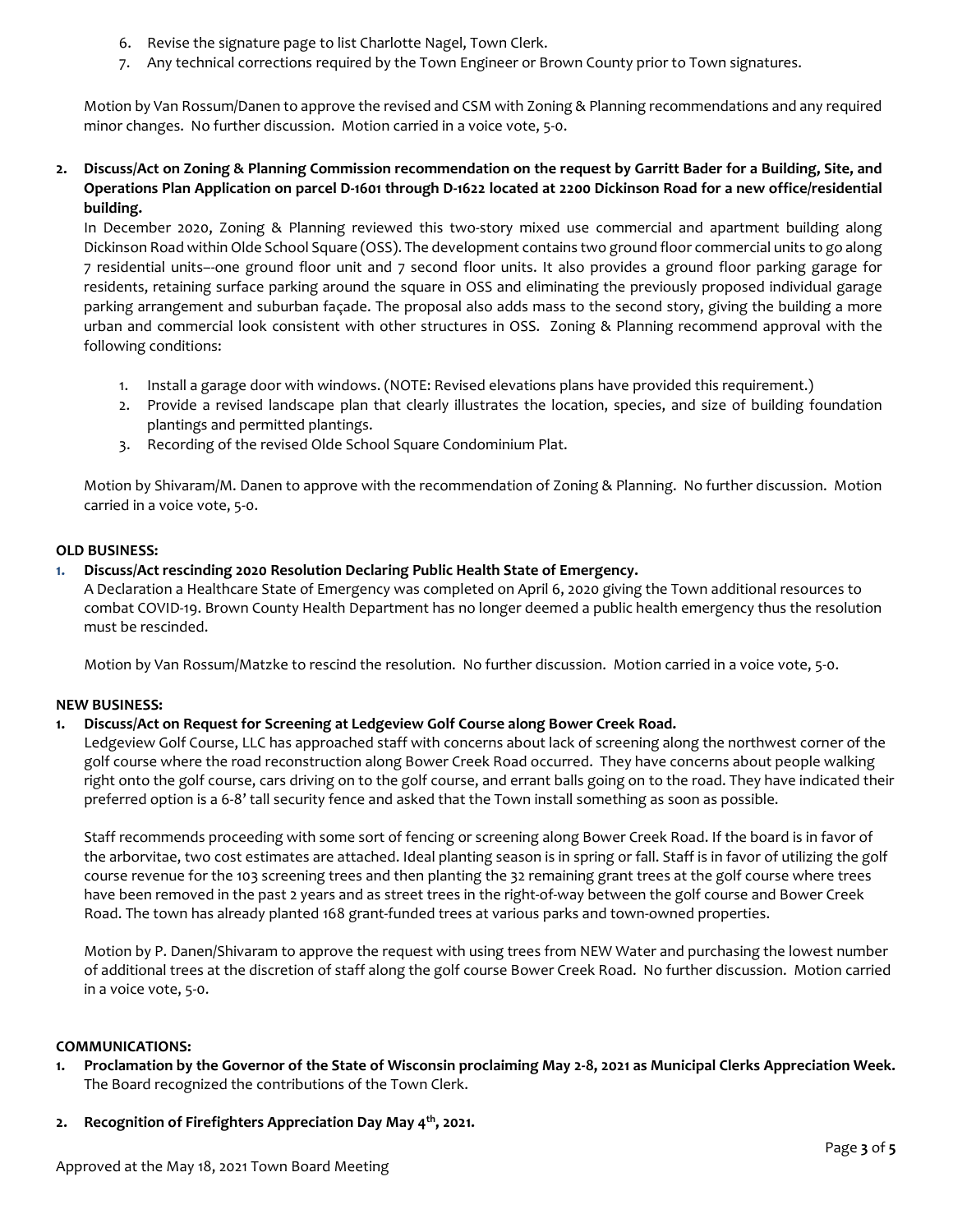The Board recognized the contributions of the Fire Department.

# **ORDINANCES:**

# **1. Third & Final Reading:**

**a. Zoning & Planning Commission recommendation on the proposed amendments to Chapter 135-Zoning Article XXI Off-Street Parking Requirements, Section 207 Off Street Parking Requirements for Commercial Vehicles, Recreational Vehicles, and Trailers.**

The issues associated with this ordinance and its enforcement date back to January 2018. Zoning & Planning discussed this code section with both Mead & Hunt and the Code Enforcement Officer several times in 2018 and 2019. Most recently, Zoning & Planning reviewed this ordinance in October 2020 and had several questions or edits to the revised ordinance which are addressed in the current version. A public hearing was held in which changes did arise. The ordinance was again amended to this final version.

Motion by Matzke/M. Danen to approve the ordinance as written. No further discussion. Motion carried in a voice vote, 5-0.

## **REPORTS:**

## **Administrator:**

- Brown County Public Works Annual Meeting Invitation.
- Ledgeview Farms Case status.

## **Clerk:**

• Board of Review is scheduled for Tuesday, May 18, 2021 from 4:00 – 6:00 PM.

### **Planner:**

• Mixed use development requesting Tax Increment Financing has minor change to the agreement.

## **Treasurer:**

- The Crossing at Dollar Creek Phase 2 Developer's Agreement.
- Amendment to the Stone Fence Preserve Developer's Agreement.
- •

# **Zoning Administrator:**

- Continuing to acclimate to Ledgeview.
- Learning the developments.

### **Engineer:**

- Stone Fence Preserve, June  $4<sup>th</sup>$  targeted completion date.
- Mystery Ridge work to begin soon, weather dependent.

### **Public Works Director:**

• Traffic recommendation by Brown County on Dickinson Road near the East River to add a bike lane and on street parking, as well as a speed limit change to 25 mph from GV to the roundabout.

### **Park & Recreation Director:**

- Football games are being scheduled for the fall at Scray Hill Park.
- Scray Hill Park dug out roofs are being installed.
- NEW Water grant trees end this week.

### **Fire Department:**

- Fundraising for Booyah and Bake Sale was a success.
- Fire Department will be meeting with the Fire Department Study Consultant on Monday, May 17<sup>th</sup>.

# **Board Comments:** None.

### **APPROVAL OF THE VOUCHERS:**

Motion by Van Rossum/Shivaram to approve the vouchers. No further discussion. Motion carried in a voice vote, 5-0.